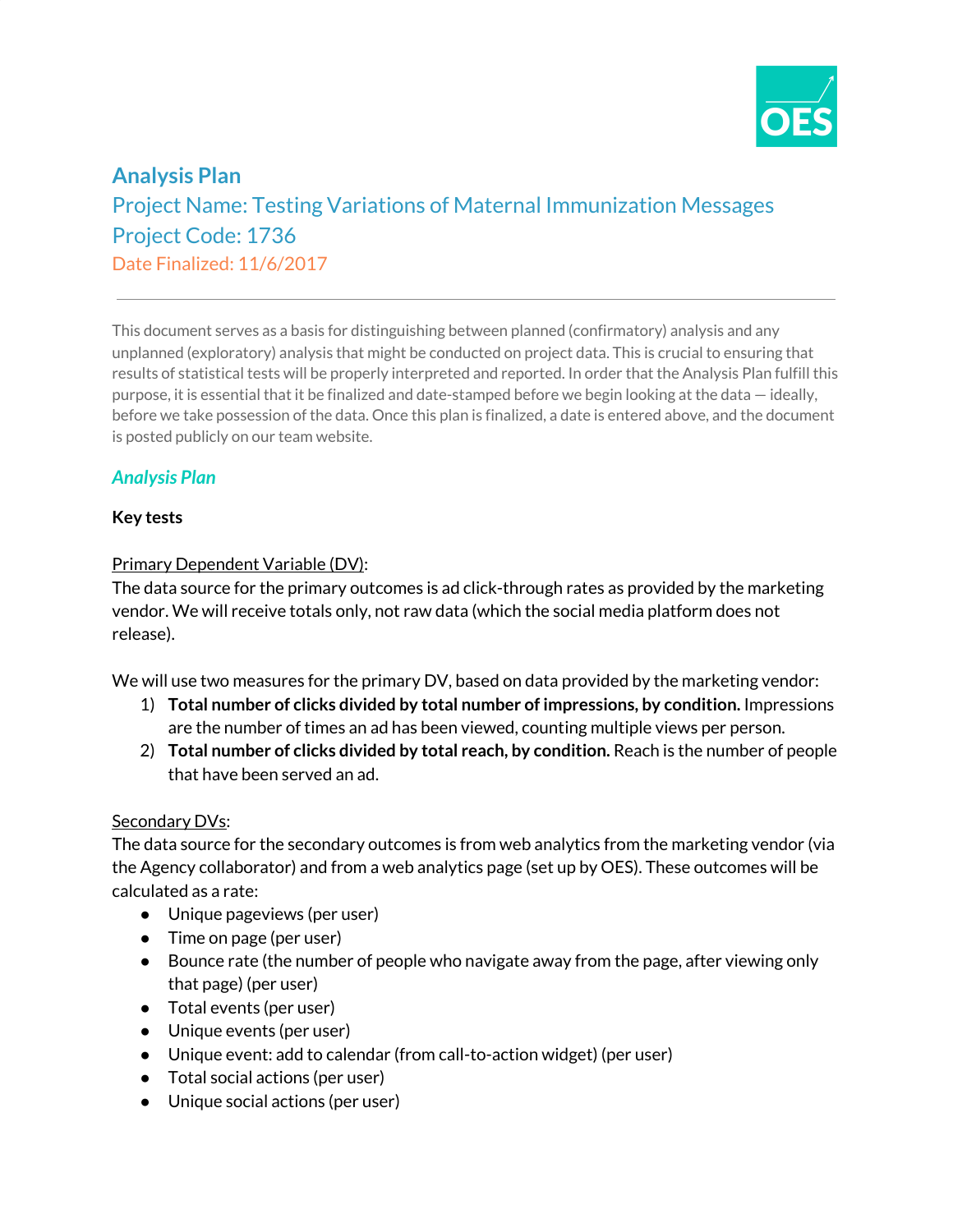For each primary DV, the following analyses will be performed:

The proportion for each of the primary outcome variables in Condition 1 (baby-only) will be compared to the corresponding proportion in Condition 4 (mom-and-baby only). This is of the most interest to the Agency collaborator. We will use the following formula:

$$
Z=\frac{(\hat{p}_1-\hat{p}_2)-0}{\sqrt{\hat{p}(1-\hat{p})\left(\frac{1}{n_1}+\frac{1}{n_2}\right)}}
$$

The proportions for each of the primary outcome variables will also be compared across the two core elements, images and texts. For the comparison of images, we will pool Conditions 1+2 and compare to Conditions 3+4. For the comparison of test, we will pool Conditions 1+3 and compare to Conditions 2+4. We will use the same formula as above in the comparisons across the two core elements.

Additional hypotheses will be tested as exploratory hypotheses to inform future testing (and will not be corrected). For the exploratory analysis, we will perform additional pairwise comparisons between each cell:  $1 = 2$ ;  $1 = 3$ ;  $2 = 3$ ;  $2 = 4$ ;  $3 = 4$ .

#### **Anticipated limitations:**

Using the social media platform as the delivery mechanism reduces our ability to see process variables such as zip codes of clickers, detailed timing of ad delivery and other interesting variables, as the social media platform does not release this information. Therefore, the use of covariates and moderators is severely limited throughout the study.

We will be able to observe some covariates for the secondary outcomes (the ones captured through the web analytics ); however, in the absence of information on how many adverts of each condition were delivered to the groups of people identified through this data, any analysis of this data will need to be interpreted as correlational.

It is likely that we will receive only count data for all outcomes, and no individual-level data. Therefore, all data analysis will be conducted simply by constructing test statistics for binary outcomes (unique opened email, unique clicked on email, initiated enrollment, concluded enrollment).

Specifically, we are considering including "timing of ad" (week of the season) as a covariate in the primary analysis, to account for seasonal variation or variation in how intensely the ad was displayed during any given week. However, we can only include this if we are able to get reliable